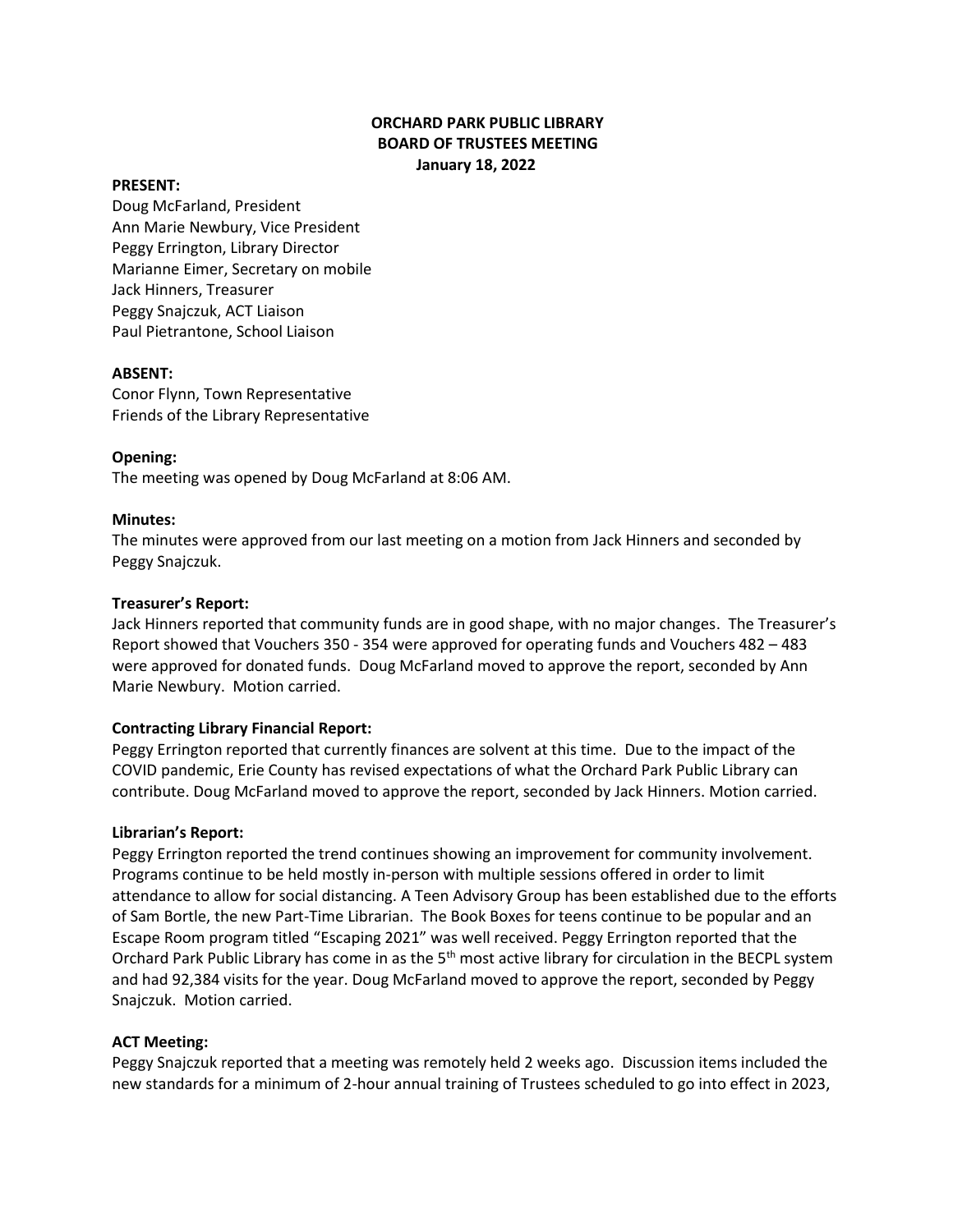and the revision of the contract which is on hold until a permanent Director of the BECPL is in place. Doug McFarland moved to approve the report, seconded by Jack Hinners. Motion carried.

### **Friends of the Library Report:**

No representative attended. Peggy Errington reported the Friends group is planning a Book Sale early in March and perhaps in June. A pop-up sale may be held instead which would take place on a smaller scale in the library open space rather than the meeting room. The Friends website is being updated in order to facilitate an online membership enrollment. Doug McFarland moved to approve the report, seconded by Jack Hinners. Motion carried.

### **Other:**

Peggy Errington reported that there has been a monthly fee charged by the Waste Management services to cover the administrative costs of paper billing. The decision was made to enroll in paperless delivery of the monthly invoice to eliminate this charge. Doug McFarland moved to approve this report, seconded by Ann Marie Newbury. Motion carried.

### **Unfinished Business:**

### **Library Expansion Planning:**

Doug McFarland reported the proposed meeting with Conor Flynn did not take place. However, a new meeting is expected and will include Peggy Snajczuk and Jack Hinners. The purpose of this meeting is to keep the Town Board members informed on the steps being taken by the Library Board of Trustees to plan the expansion. Currently a Planning Group made up of a combination of Library Board members and interested community members is getting organized.

### **Railway Depot Parking:**

Doug McFarland met with the Railway Depot staff to discuss parking issues. There will now be notifications between the Depot and the Library concerning planned events from both venues. The Depot has increased the cost of an event and will only offer use of the Depot between May and October.

## **COVID Response Update:**

Due to the changes recommended by the CDC, Orchard Park Public Library staff who have had COVID will now be required to isolate for 5 days rather than 10, and continue to wear a mask at all times for an additional 5 days. Those who have come in contact with people sick with COVID and have been vaccinated including the booster are able to work onsite but must wear a mask at all times for 10 days and have a PCR test on day 5. This will improve staffing coverage in order to keep the Library open in compliance with New York State regulations. Previously library staff, regardless of vaccination status, who had been in close contact with someone who had tested positive for COVID-19 were required to quarantine for 10 days.

## **Proposed Board Meeting Time Change:**

A suggestion was made to move the meeting time from 8:00 AM to 9:00 AM. This will allow community members to easily access the meeting. It was unanimously accepted by the Board Members. Our next Board meeting is scheduled for March 15<sup>th</sup> at 9:00 AM in the Library. Jack Hinners moved to approve this change, seconded by Ann Marie Newbury. Motion carried.

**New Business: Trustee Elections**